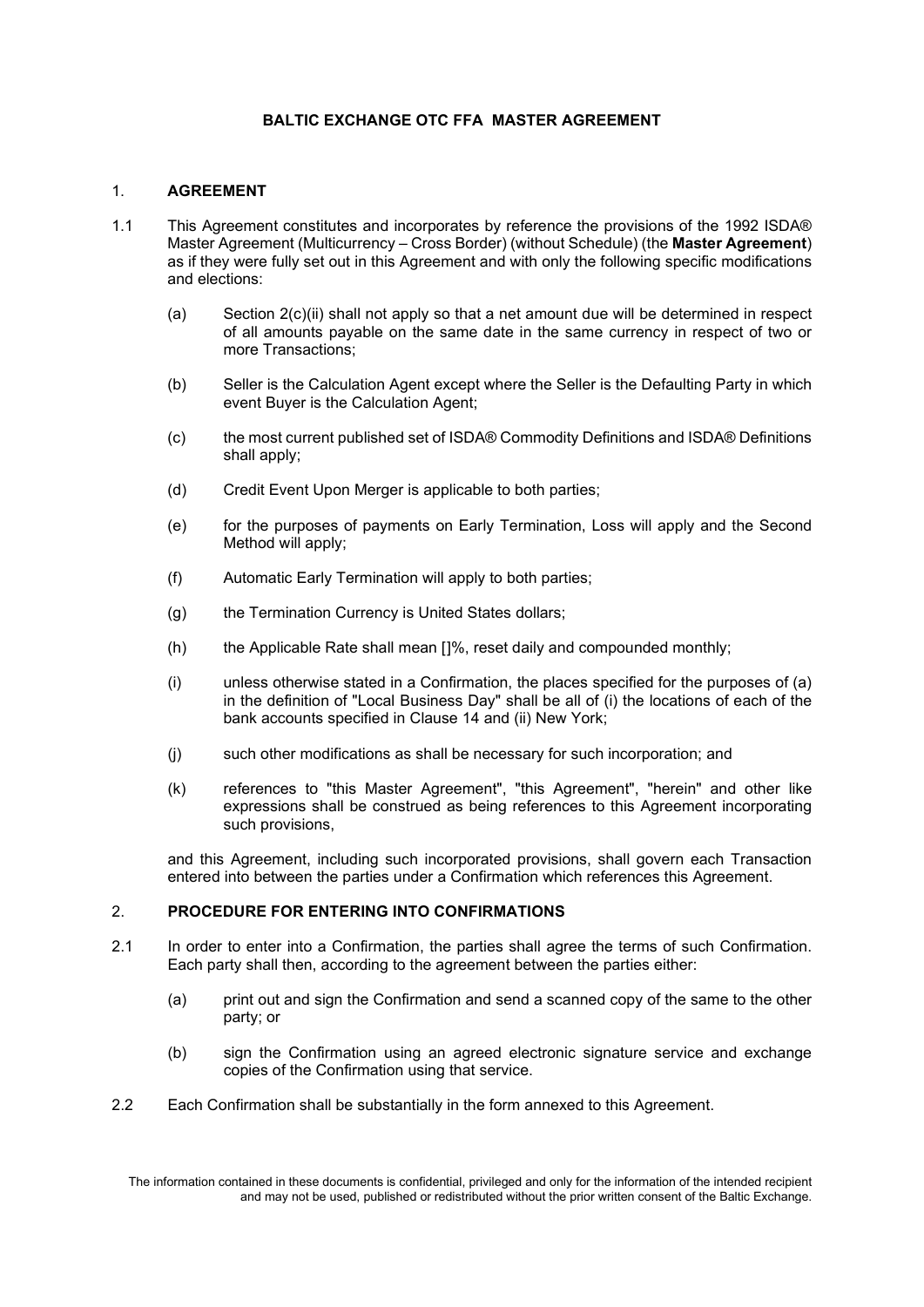# 3. **SETTLEMENT SUM**

- 3.1 The "**Settlement Rate**" for any Confirmation and Contract Month is the unweighted average of the values of the Index as published by the Baltic Exchange for each date during the Contract Month on which a value of the Index is so published, subject to Clause [3.3.](#page-1-0) For this purpose the "**Index**" shall be the Index specified in the Confirmation (which shall be one of those listed in the Index Schedule annexed to this Agreement), and references to publication by the Baltic Exchange include publication by or through any agent which it appoints for this purpose.
- 3.2 The "**Settlement Sum**" for any Confirmation and each Contract Month indicated in that Confirmation is the difference between the Contract Rate and the Settlement Rate multiplied by the Quantity by Contract Month. If the Settlement Rate is greater than the Contract Rate, the Seller shall pay the Buyer the Settlement Sum. If the Settlement Rate is less than the Contract Rate, the Buyer shall pay the Seller the Settlement Sum.
- <span id="page-1-1"></span><span id="page-1-0"></span>3.3 If for any reason the Baltic Exchange cannot or does not publish any value for any date (such date a "**Missed Date**") on which a value for an Index is normally published, then the following shall apply:
	- (a) either party may no later than [ ] days after the end of the Contract Month request the Baltic Exchange to provide a value for the Index for the Missed Date;
	- (b) any value for the Index for the Missed Date provided by the Baltic Exchange on request under Clause [3.3\(a\),](#page-1-1) or which the Baltic Exchange provides to the parties without any such request, in either case within [ ] days after the end of the Contract Month, shall be final and binding on the parties, and shall be applied in calculation of the Settlement Sum;
	- (c) if the Baltic Exchange has not provided a value for a Missed Date, the Missed Date shall not be taken into account when calculating the Settlement Sum;
	- (d) if the Baltic Exchange provides a value for a Missed Date after the Settlement Sum has been paid (but not more than [ ] days after the end of the Contract Month), the Settlement Sum shall be recalculated and a balancing payment made between the parties; and
	- (e) as between the parties, each party shall have a right of contribution against the other party in respect of any indemnity payment made under Clause [3.4,](#page-1-2) so that their respective liabilities pursuant to that paragraph shall be equal.
- <span id="page-1-2"></span>3.4 the Baltic Exchange shall be under no obligation or liability in relation to or in connection (i) with any provision of a value of the Index by the Baltic Exchange under Clauses 3.3(a) and 3.3(b), or any other provision or failure to provide or publish a value for the Index or (ii) with this Agreement or any Confirmation. Both parties agree jointly and severally to indemnify and hold harmless the Baltic Exchange against all actions arising out of (i) or (ii), including but not limited to all claims, demands, liabilities, damages, costs and expenses both from the two parties and any third party.

# 4. **PAYMENT PROCEDURE AND OBLIGATIONS:**

- 4.1 Payment of each Settlement Sum is due on the later of two (2) [Local Business Days] after presentation of payee's invoice (with complete payment instructions) or five (5) Local Business Days after the Settlement Date. If not otherwise specified in the invoice, payment shall be made to the account specified for the payee in Clause [14.](#page-3-0)
- 4.2 Payment of the Settlement Sum shall be made telegraphically, in full, in United States dollars. The costs incurred in effecting payment shall be for the account of the payor. Payment may

The information contained in these documents is confidential, privileged and only for the information of the intended recipient and may not be used, published or redistributed without the prior written consent of the Baltic Exchange.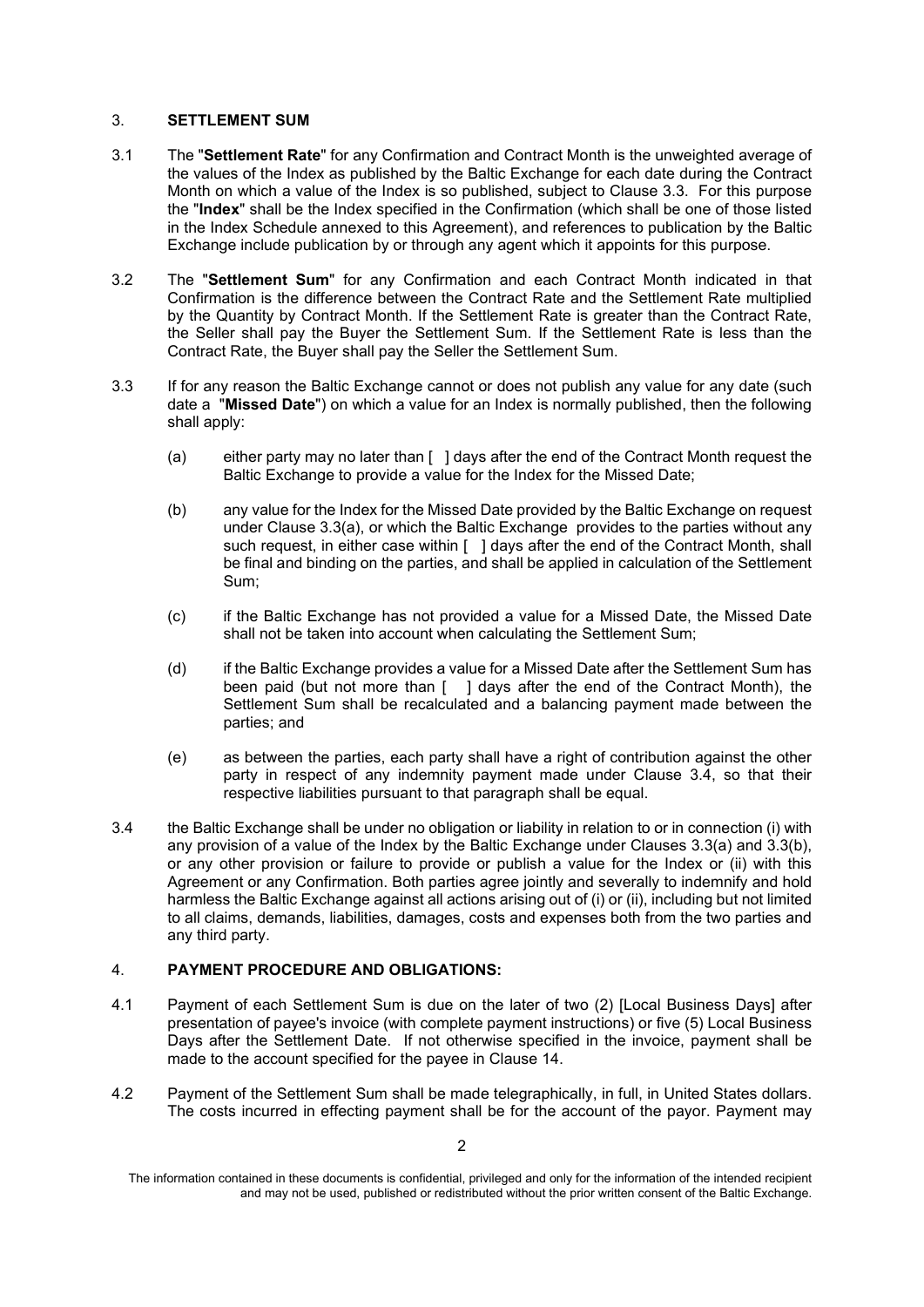only be effected directly between the parties. The Settlement Sum shall be paid without any deduction or set-off except as permitted under the Master Agreement or otherwise as agreed by the parties in writing.

# 5. **ADDITIONAL REPRESENTATIONS AND UNDERTAKING**

- 5.1 In addition to the representations contained in Section 3 of the Master Agreement, each party represents to the other party on the date on which a Transaction is entered into that:
	- (a) it has the power to execute, deliver, and perform the Transaction and its Confirmation;
	- (b) all governmental and other consents that are required to have been obtained by it with respect to the Transaction and its Confirmation have been obtained and are in full force and effect and all conditions of any such consents have been complied with; and
	- (c) in the event that a party is a person organized under, domiciled in, or having its principal place of business in, the United States, each party represents to the other party that it is an "eligible contract participant" as defined in  $\S$  1a(18) of the Commodity Exchange Act (7 U.S.C. § 1a(18), as amended).

The Seller represents to the Buyer on the date each a Transaction is entered into, that it holds a valid Baltic Exchange data settlement licence, and undertakes to maintain such licence in force until such time as all liabilities in relation to that Transaction have been discharged.

### 6. **RECORDING:**

Each party consents to the recording (audio or audiovisual) of conversations, whether conducted by telephone or any other form of remote communication, in connection with this Agreement.

### 7. **CHANGES TO AN INDEX**

Any change to an Index, including without limitation to its composition, method of calculation, regularity or manner of publication, terms of use or calculation agent, shall not discharge either party from its obligations under this Agreement or any Confirmation or Transaction, and their obligations under the foregoing shall apply to the Index as so changed.

### <span id="page-2-0"></span>8. **COMMISSION:**

Each of the parties agrees to pay commission to any broker (a "**Broker**") as agreed with such Broker.

## 9. **NON-ASSIGNABILITY:**

Except as provided in Section 7 of the Master Agreement, this Agreement and each Confirmation is non-assignable unless otherwise agreed in writing between the parties.

### 10. **PRINCIPAL TO PRINCIPAL:**

- 10.1 This Agreement and each Confirmation is a principal to principal agreement with settlement directly between the two parties.
- 10.2 Both parties agree that any Broker shall be under no obligation or liability in relation to this Agreement or any Confirmation. Both parties agree jointly and severally to indemnify and hold harmless any Broker against all actions, including but not limited to all claims, demands, liabilities, damages, costs and expenses both from the two parties and any third party.

The information contained in these documents is confidential, privileged and only for the information of the intended recipient and may not be used, published or redistributed without the prior written consent of the Baltic Exchange.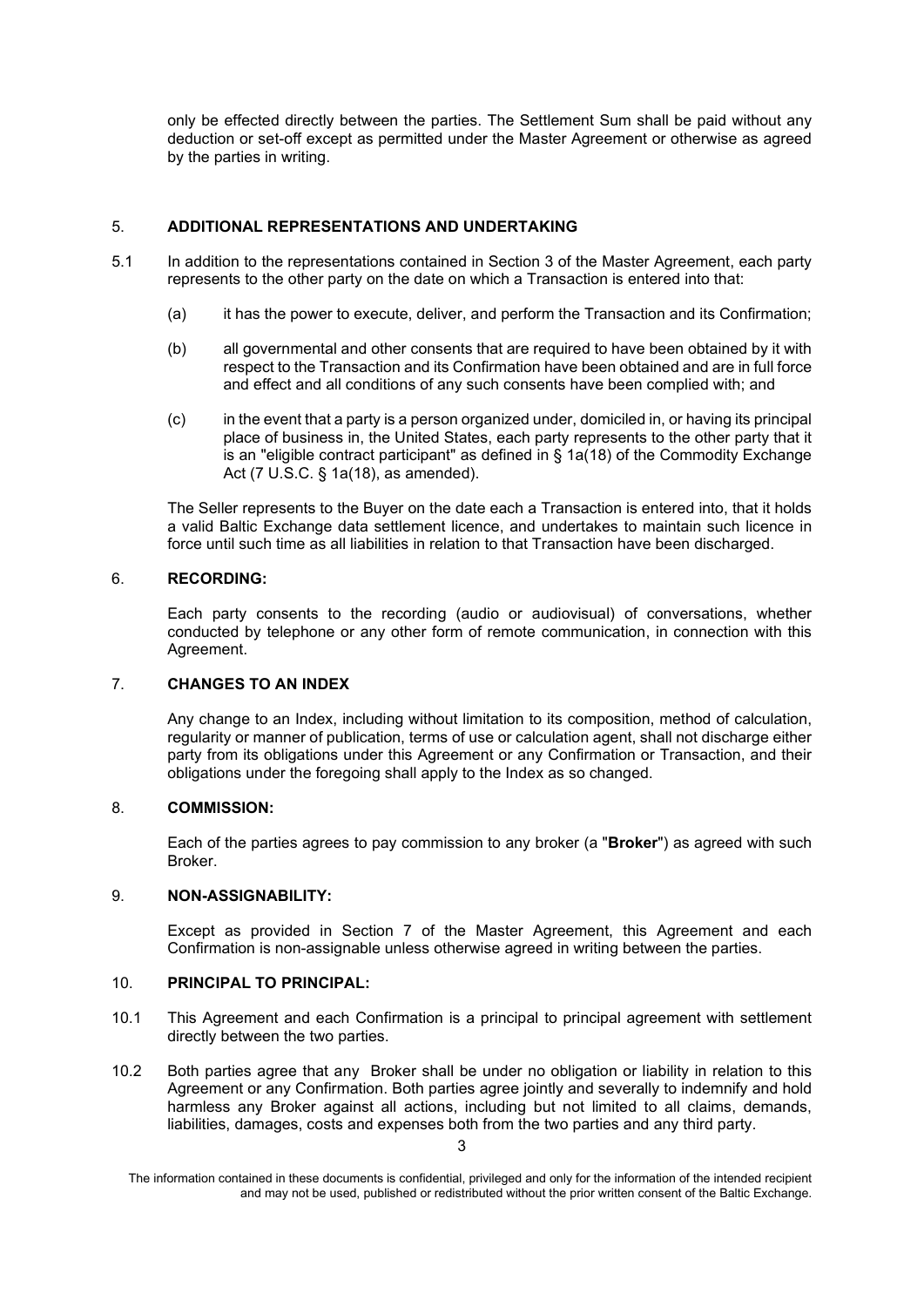10.3 Claims, demands, liabilities, damages, costs and expenses suffered or incurred are to be settled directly by or between the two parties.

### 11. **LAW AND JURISDICTION:**

- 11.1 This Agreement and each Confirmation (and any non-contractual obligations arising out of or in connection with them) shall be governed by and construed in accordance with English law and shall be subject to the exclusive jurisdiction of the High Court of Justice in London, England.
- 11.2 Despite Section 12(a) of the Master Agreement, proceedings may be validly served upon either party by sending the same by ordinary post [and/or by fax][and/or by email] to the addresses [and/or email addresses][and/or fax numbers] for each party given in Clause [13.](#page-3-1)

# 12. **ENTIRE AGREEMENT:**

This Agreement and each Confirmation set out the entire agreement and understanding of the parties with respect to the subject matter of this Agreement and each Confirmation and supersede all oral communication and prior writings with respect thereto.

### <span id="page-3-1"></span>13. **NOTICES**

13.1 The addresses for notices under Clause 12(a) of the Master Agreement are as follows:

| Name of Party:        | Name of Party:        |
|-----------------------|-----------------------|
| Address:              | Address:              |
|                       |                       |
|                       |                       |
|                       |                       |
|                       |                       |
| Email address:        | Email address:        |
| For the attention of: | For the attention of: |

13.2 Despite Clause 12(a) of the Master Agreement, telex, [facsimile] or electronic messaging systems other than email are not effective means of communication under this Agreement.

## <span id="page-3-0"></span>14. **PAYMENT ACCOUNT INFORMATION:**

| For $\lceil$<br>$\Box$ | For $\lceil$<br>$\sim 10$ |
|------------------------|---------------------------|
| Bank address:          | Bank address:             |
| Aba:                   | Aba:                      |
| Swift address:         | Swift address:            |
| Account no.:           | Account no.:              |
| Sort code:             | Sort code:                |

### 15. **THIRD PARTY RIGHTS**

15.1 Unless provided to the contrary in this Clause 15 or any Confirmation, a person who is not a party to this Agreement has no rights under the Contracts (Rights of Third Parties) Act 1999 to enforce or enjoy the benefit of any term of this Agreement or any Confirmation.

The information contained in these documents is confidential, privileged and only for the information of the intended recipient and may not be used, published or redistributed without the prior written consent of the Baltic Exchange.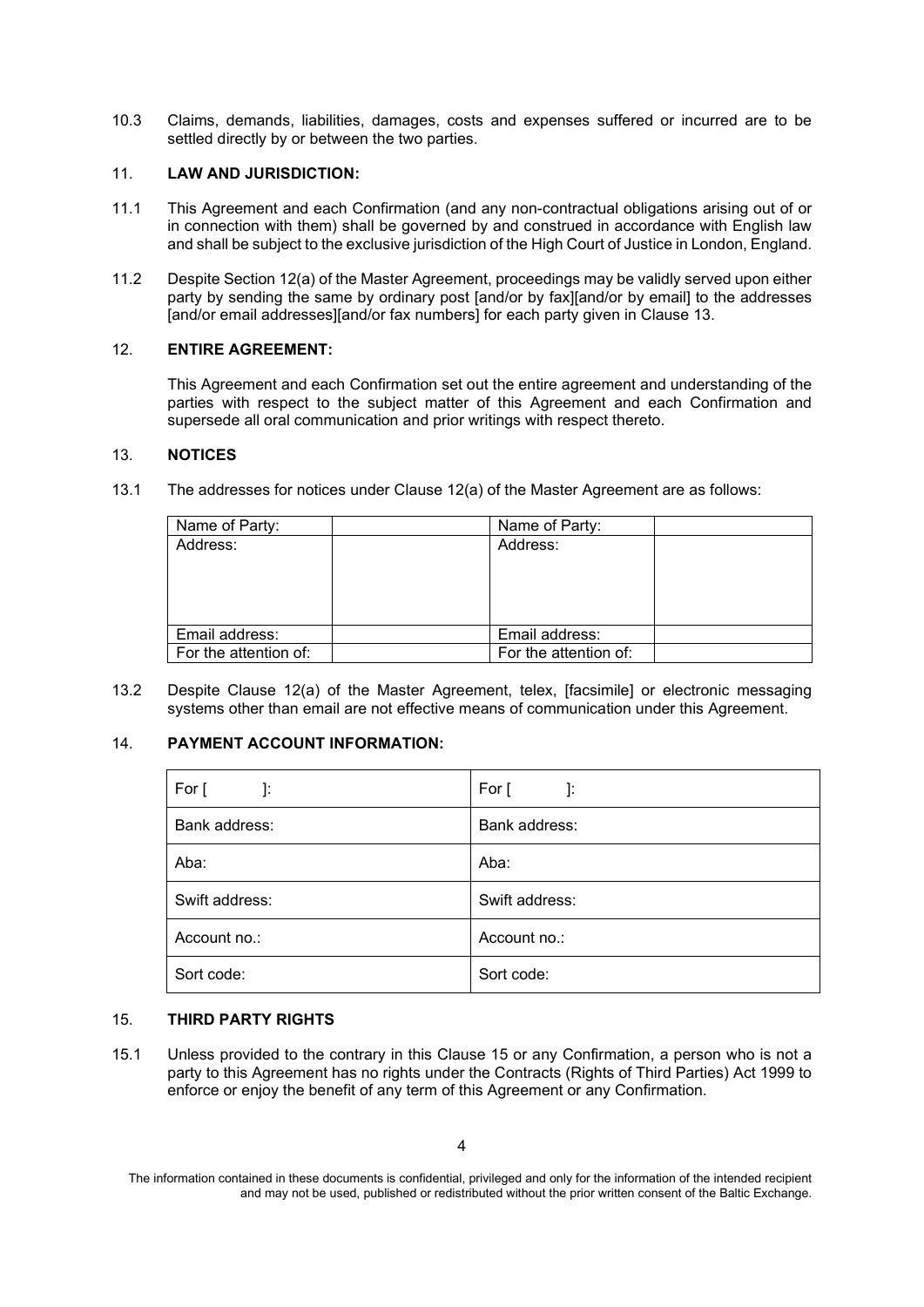- 15.2 the Baltic Exchange shall have the right to enjoy the benefit of and enforce the terms of Clause [3.4.](#page-1-2)
- 15.3 Any Broker shall have the right to enjoy the benefit of and enforce the terms of Clause [8](#page-2-0) and Clause 10.2.
- 15.4 Notwithstanding any term of this Agreement, the consent of any person, other than Baltic in relation to its rights under Clause [3.4,](#page-1-2) who is not a party to this Confirmation is not required to rescind or vary this Agreement.

## 16. **PARTIAL INVALIDITY**

If, at any time, any provision of this Agreement or any Confirmation is or becomes illegal, invalid or unenforceable in any respect under any laws of any jurisdiction, neither the legality, validity or enforceability of the remaining provisions nor the legality or enforceability of the provision under the laws of any other jurisdiction will in any way be affected or impaired.

## 17. **ADDITIONAL DEFINITIONS**

- 17.1 Capitalised terms used in this Agreement and not otherwise defined, shall, in relation to each Confirmation, have the meaning ascribed to them in that Confirmation.
- 17.2 In this Agreement, the following additional definitions apply:

| the Baltic<br><b>Exchange</b> | means [ |  |
|-------------------------------|---------|--|
| <b>Settlement Date</b>        | means   |  |

As witness of which the parties have signed this Agreement.

Signed by [NAME] for and on behalf of [NAME OF PARTY]

....................

....................

[*insert description/job title*]

Signed by [NAME] for and on behalf of [NAME OF PARTY]

[*insert description/job title*]

The information contained in these documents is confidential, privileged and only for the information of the intended recipient and may not be used, published or redistributed without the prior written consent of the Baltic Exchange.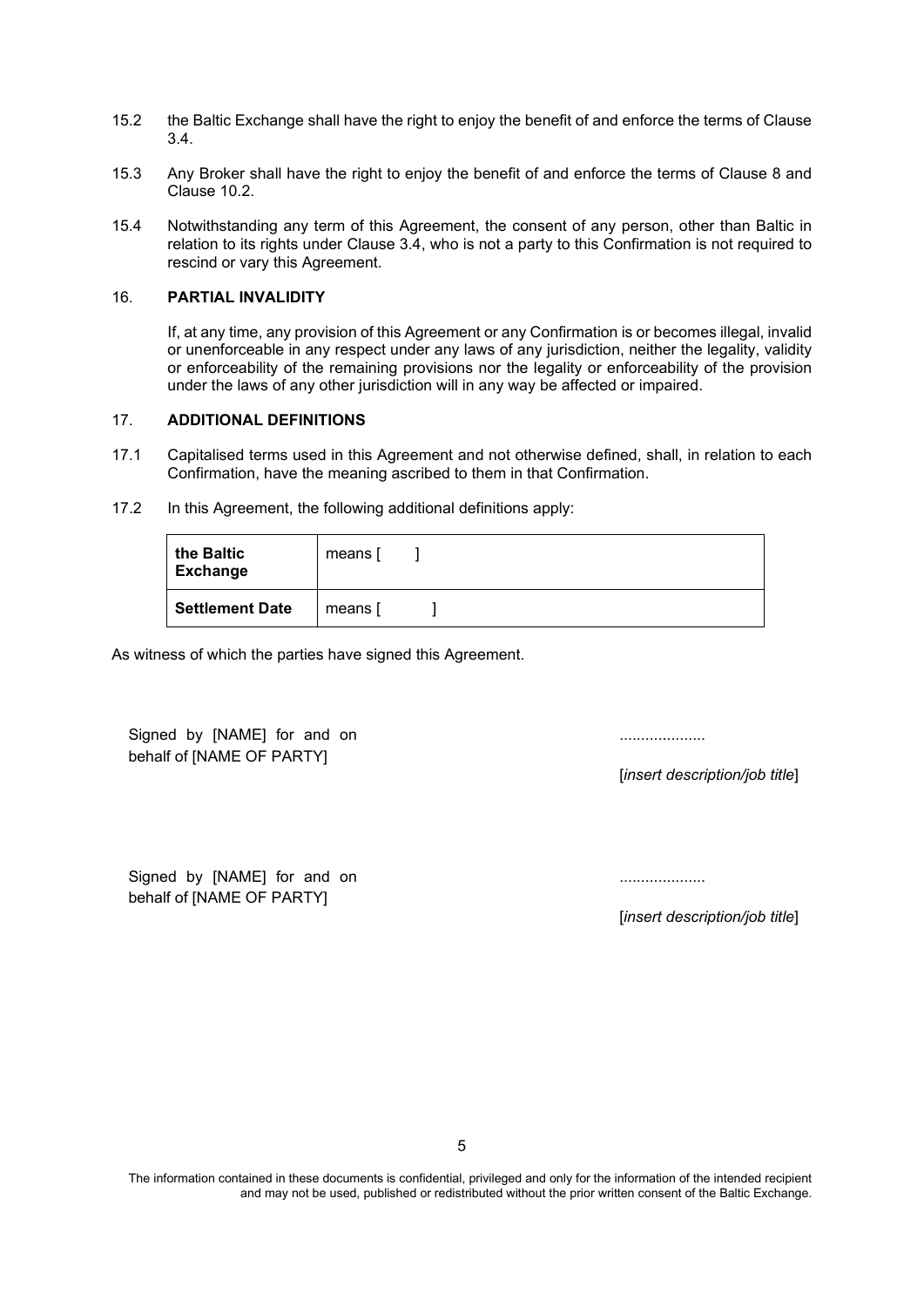Form of Confirmation

**Trade Ref:** [●]

#### **Confirmation Date:** [●]

This Confirmation is a Confirmation under a [ ] Master Agreement dated [ ]. Under this Confirmation, the Seller and the Buyer (as named below) enter into a Transaction on the following terms:

| <b>Seller</b>          |  |
|------------------------|--|
|                        |  |
| <b>Buyer</b>           |  |
|                        |  |
| <b>Index</b>           |  |
|                        |  |
| <b>Contract Months</b> |  |
|                        |  |
| Quantity<br>by         |  |
| <b>Contract Month</b>  |  |
|                        |  |
| <b>Contract Rate</b>   |  |

Signed by [NAME] for and on behalf of BUYER

Signed by [NAME] for and on behalf of SELLER

....................

....................

[*insert description/job title*]

[*insert description/job title*]

The information contained in these documents is confidential, privileged and only for the information of the intended recipient and may not be used, published or redistributed without the prior written consent of the Baltic Exchange.